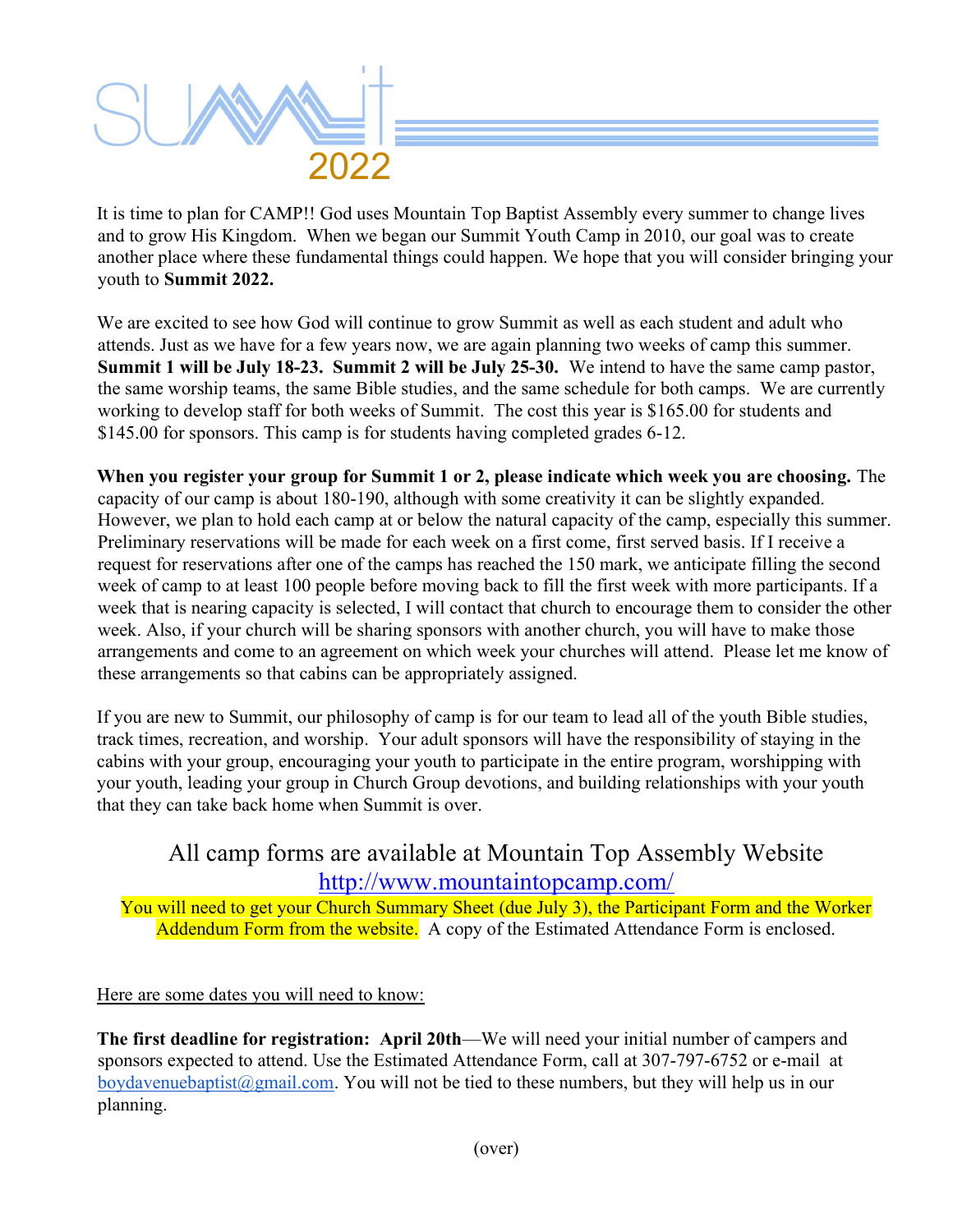Second deadline: May 18—Make a \$50.00 deposit per camper and sponsor using the Deposit Form provided. Please note these deposits are non-refundable. They can be transferred to another participant for whom no deposit has been received, but there can be no exceptions for refunds.

Third Deadline: July 3rd–Turn in the Church Summary Sheet (found on the website) with the names of campers and sponsors so cabins and duties can be assigned before arrival at camp.

Please note, in other years, we have been quite flexible surrounding the May 18th date and deposit. Due to the high attendance that we expect, we will have to enforce the non-refundable aspect of that deposit as described above. Also, a reservation is not secured until the deposit is received.

Make duplicates of the Participant Form and the Worker Addendum form. These forms can be downloaded from the Mountain Top Baptist Assembly Website, (mountaintopcamp.com) then follow prompts to Summit. Bring these forms, filled out and ready for each attendee, when you come to camp.

So, here are some ways that you can help as we prepare for another great year at camp.

- 1. Pray!! No matter how we plan and prepare unless God breathes His Holy Spirit upon Summit, it cannot be successful.
- 2. Get your youth excited about Summit 2022. If you would like a promotional video to share with your youth or church family, please let us know and we can send it to you.

It's going to be another great summer! Hope to hear from you soon and see you at Summit 2022.

Ed Tharp, Charles Walker and Jackie Walker Program Directors, Summit 2022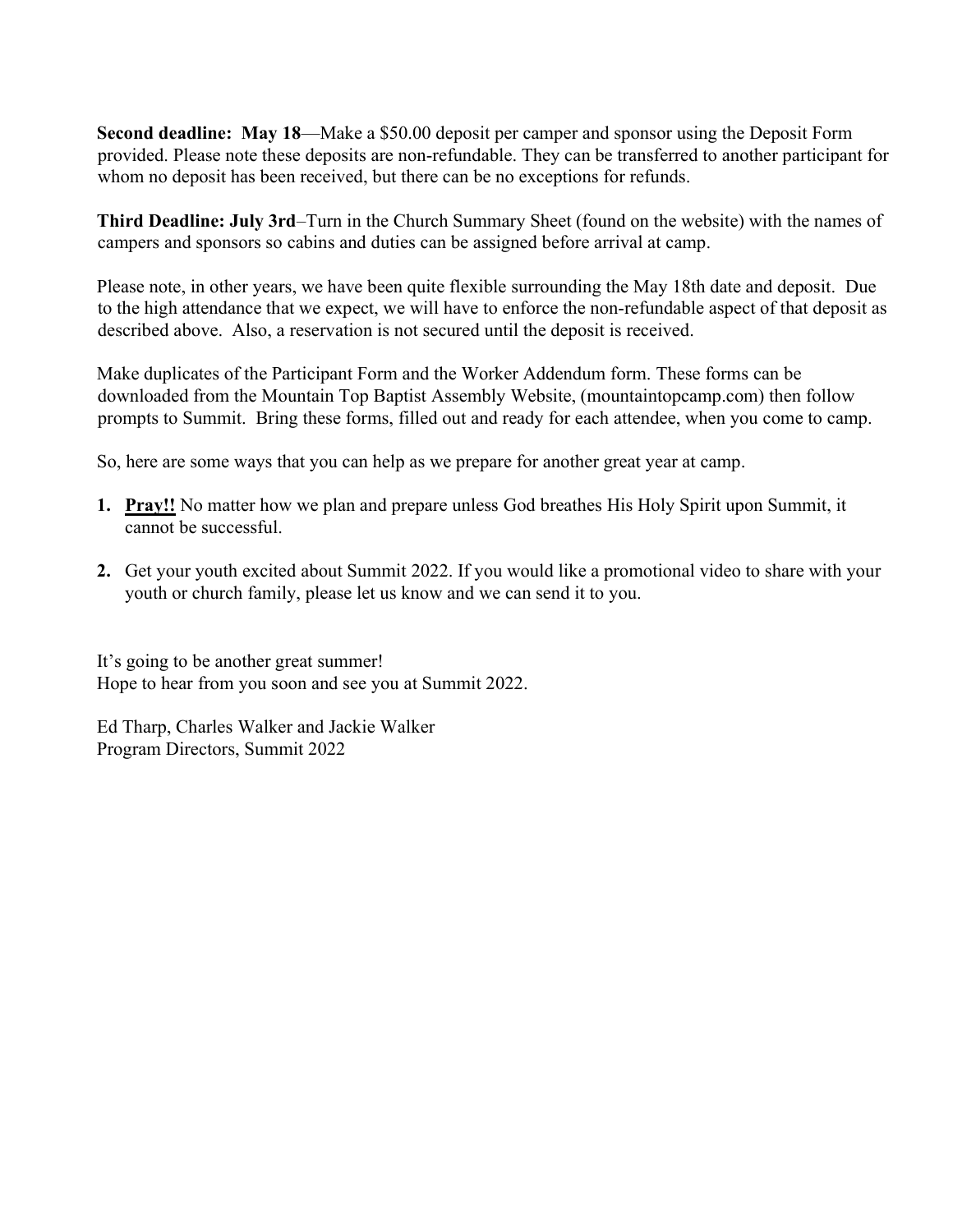## Estimated Attendance Form - Due April 20

| Please mark the Summit Week you plan to attend.                                    |                                                                                                                                                                                                            |
|------------------------------------------------------------------------------------|------------------------------------------------------------------------------------------------------------------------------------------------------------------------------------------------------------|
| Summit Week to be attended:                                                        | Summit 1: July 18-23                                                                                                                                                                                       |
|                                                                                    | Summit 2: July 25-30                                                                                                                                                                                       |
|                                                                                    |                                                                                                                                                                                                            |
| Contact Person / Phone                                                             | List your anticipated number of campers planning to attend Summit.                                                                                                                                         |
|                                                                                    | Remember: You need 1 sponsor for every 5 campers of the same gender.                                                                                                                                       |
| Estimated number of boys: _____                                                    | Estimated number of male sponsors:                                                                                                                                                                         |
| Estimated number of girls: _____                                                   | Estimated number of female sponsors:                                                                                                                                                                       |
| Please submit this information to:                                                 | Ed Tharp, Summit Director<br>1930 Boyd Avenue Casper, WY 82604 or<br>summitcampwyo@gmail.com                                                                                                               |
|                                                                                    | (cut along line)                                                                                                                                                                                           |
|                                                                                    | Deposit Form - Due May 18                                                                                                                                                                                  |
| Please mark the Summit Week you plan to attend.                                    |                                                                                                                                                                                                            |
| Summit Week to be attended:                                                        | Summit 1: July 18-23                                                                                                                                                                                       |
|                                                                                    | Summit 2: July 25-30                                                                                                                                                                                       |
|                                                                                    |                                                                                                                                                                                                            |
|                                                                                    |                                                                                                                                                                                                            |
|                                                                                    |                                                                                                                                                                                                            |
| Estimated number of girls:                                                         | Estimated number of female sponsors:                                                                                                                                                                       |
| Estimated # of all students $\frac{1}{2}$ X \$50 Deposit =                         |                                                                                                                                                                                                            |
| Estimated # of all sponsors _________ X *\$50 Deposit = ___________                |                                                                                                                                                                                                            |
| a sponsor.<br>If you are taking advantage of this MTBA credit, list their name and | *Note: Each Wyoming SB church is allowed ONE MTBA credit of \$50 to help with the camp fees for<br>one of their full-time/bi-vocational paid church staff member or pastor's wife who is coming to camp as |
| Please submit this information to:                                                 | Ed Tharp, Summit Director                                                                                                                                                                                  |

1930 Boyd Avenue Casper, WY 82604 or summitcampwyo@gmail.com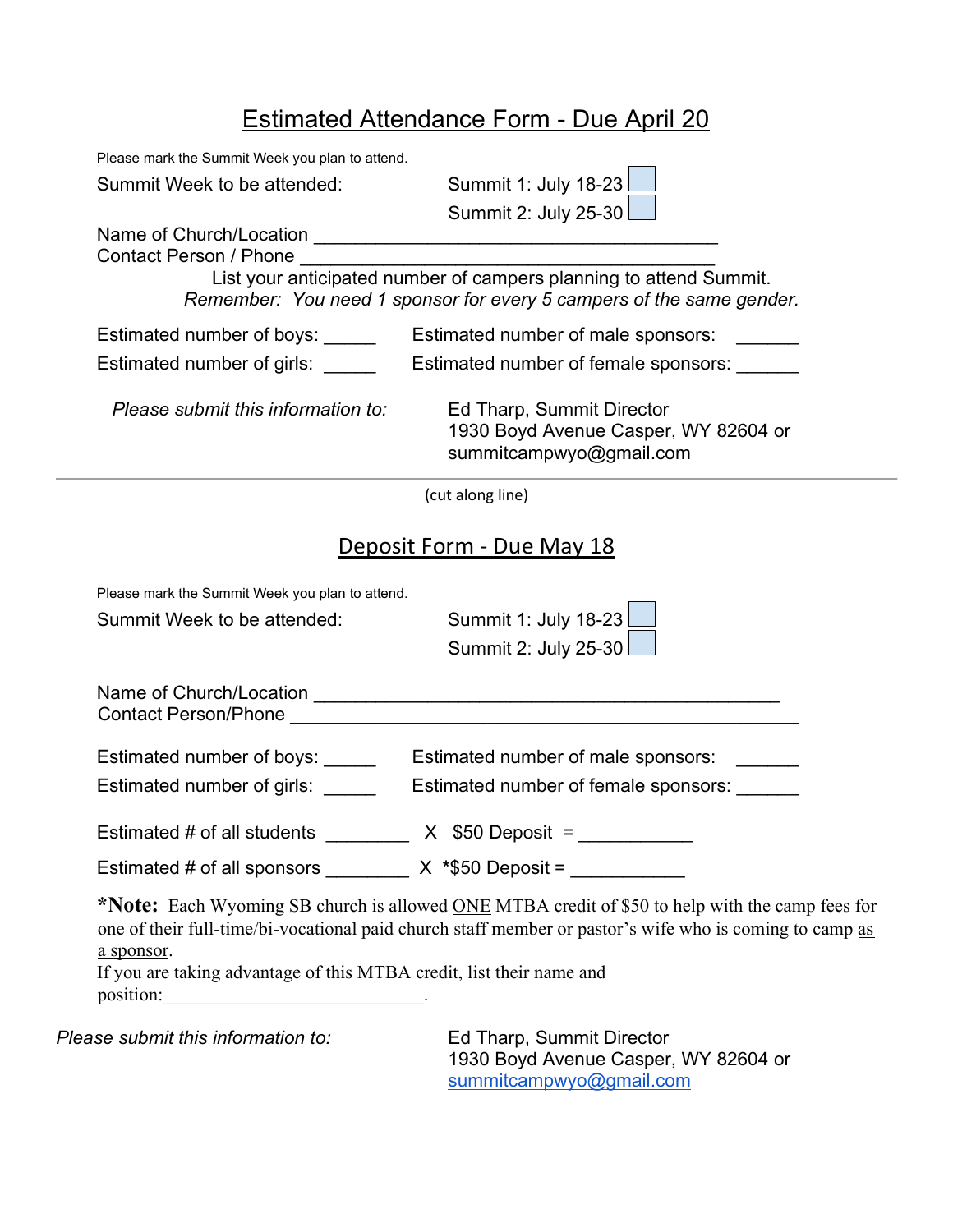# Worker Addendum

to the registration form for the Mountain Top Baptist Assembly

To be completed by all workers/sponsors who deal directly with campers at Mountain Top Baptist Assembly.

● I have been appointed by \_\_\_\_\_\_\_\_\_\_\_\_\_\_\_\_\_\_\_\_\_\_\_\_\_\_\_ to sponsor (pastor, children's/youth pastor, or church)

campers for

If  $\frac{1}{\text{at } \text{Summit } \text{camp.}}$ 

(name of church)

• I have never abused or molested, or been accused or convicted of abusing or molesting, a child or a minor.

signature

 $\overline{\phantom{a}}$  ,  $\overline{\phantom{a}}$  ,  $\overline{\phantom{a}}$  ,  $\overline{\phantom{a}}$  ,  $\overline{\phantom{a}}$  ,  $\overline{\phantom{a}}$  ,  $\overline{\phantom{a}}$  ,  $\overline{\phantom{a}}$  ,  $\overline{\phantom{a}}$  ,  $\overline{\phantom{a}}$  ,  $\overline{\phantom{a}}$  ,  $\overline{\phantom{a}}$  ,  $\overline{\phantom{a}}$  ,  $\overline{\phantom{a}}$  ,  $\overline{\phantom{a}}$  ,  $\overline{\phantom{a}}$ 

printed name

 $\overline{\phantom{a}}$  ,  $\overline{\phantom{a}}$  ,  $\overline{\phantom{a}}$  ,  $\overline{\phantom{a}}$  ,  $\overline{\phantom{a}}$  ,  $\overline{\phantom{a}}$  ,  $\overline{\phantom{a}}$  ,  $\overline{\phantom{a}}$  ,  $\overline{\phantom{a}}$  ,  $\overline{\phantom{a}}$  ,  $\overline{\phantom{a}}$  ,  $\overline{\phantom{a}}$  ,  $\overline{\phantom{a}}$  ,  $\overline{\phantom{a}}$  ,  $\overline{\phantom{a}}$  ,  $\overline{\phantom{a}}$ 

 $\overline{\phantom{a}}$  ,  $\overline{\phantom{a}}$  ,  $\overline{\phantom{a}}$  ,  $\overline{\phantom{a}}$  ,  $\overline{\phantom{a}}$  ,  $\overline{\phantom{a}}$  ,  $\overline{\phantom{a}}$  ,  $\overline{\phantom{a}}$  ,  $\overline{\phantom{a}}$  ,  $\overline{\phantom{a}}$  ,  $\overline{\phantom{a}}$  ,  $\overline{\phantom{a}}$  ,  $\overline{\phantom{a}}$  ,  $\overline{\phantom{a}}$  ,  $\overline{\phantom{a}}$  ,  $\overline{\phantom{a}}$ date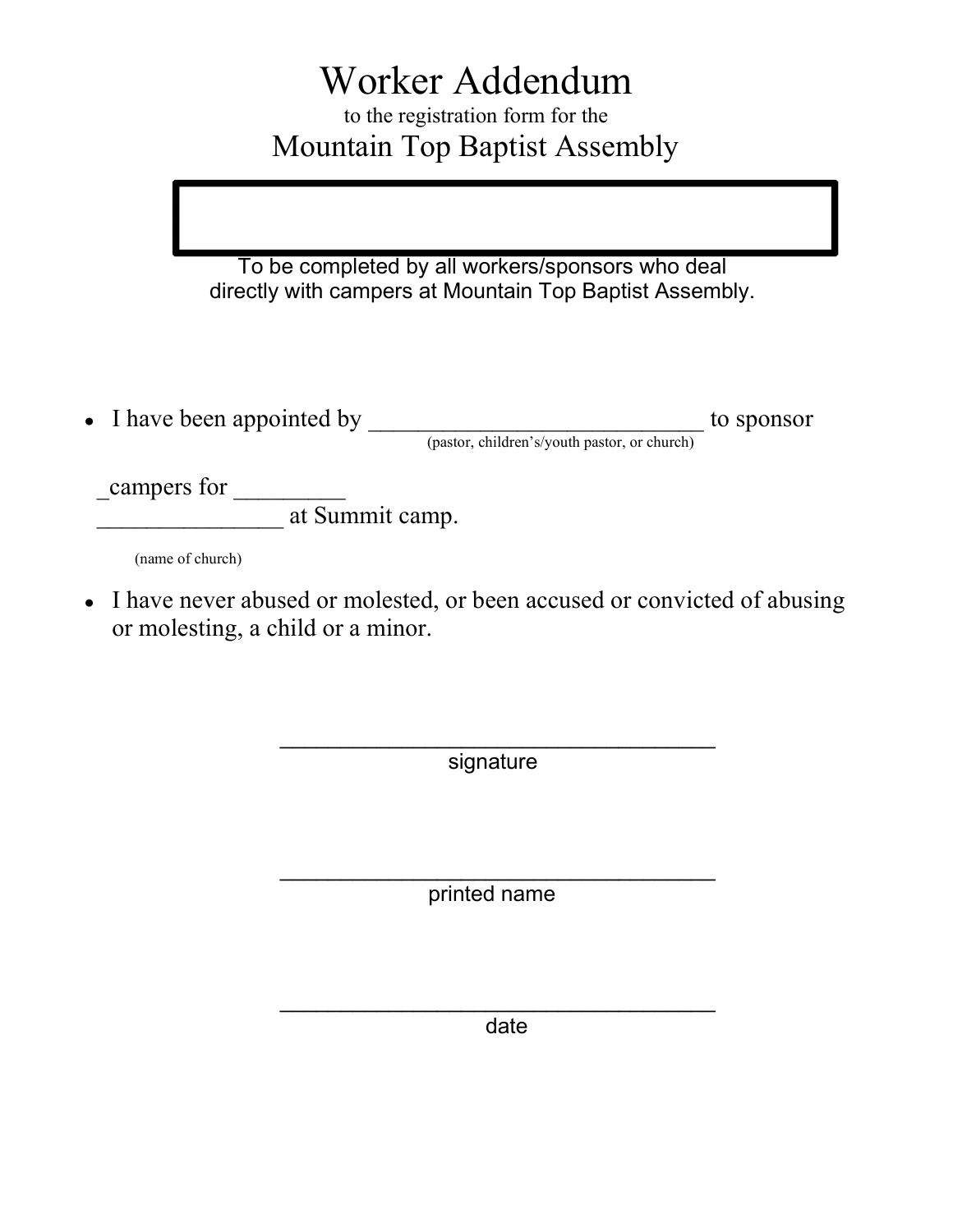| <b>Church Summary Sheet-Due July 3</b><br>Please mark the Summit Week you plan to attend. |     |                        |                                                                                                                                                                                                        |                        |
|-------------------------------------------------------------------------------------------|-----|------------------------|--------------------------------------------------------------------------------------------------------------------------------------------------------------------------------------------------------|------------------------|
| Summit Week to be attended:                                                               |     |                        | Summit 1: July 18-23<br>Summit 2: July 25-30                                                                                                                                                           |                        |
|                                                                                           |     |                        |                                                                                                                                                                                                        |                        |
| Contact Person / Phone                                                                    |     |                        |                                                                                                                                                                                                        |                        |
| position first. Then write MTBA under "Deposit Pd".                                       |     |                        | If you are a Wyoming SB Church taking advantage of the \$50 MTBA credit for one of your full-<br>time/bivocational paid church staff members or pastor's wife coming as a sponsor, list their name and |                        |
| Total # of Sponsors: ______                                                               |     |                        |                                                                                                                                                                                                        |                        |
| Name                                                                                      | M/F |                        | Shirt Size                                                                                                                                                                                             | Deposit Pd.            |
| Total # of Girl Campers: ______<br>Name Grade Completed                                   |     |                        |                                                                                                                                                                                                        | Shirt Size Deposit Pd. |
| Total # of Boys Campers:<br>Name                                                          |     | <b>Grade Completed</b> | Shirt Size                                                                                                                                                                                             | Deposit Pd.            |
|                                                                                           |     |                        |                                                                                                                                                                                                        |                        |

Mountain Top Baptist Assembly Camp 9650 Burke Rd Casper Mountain Casper, WY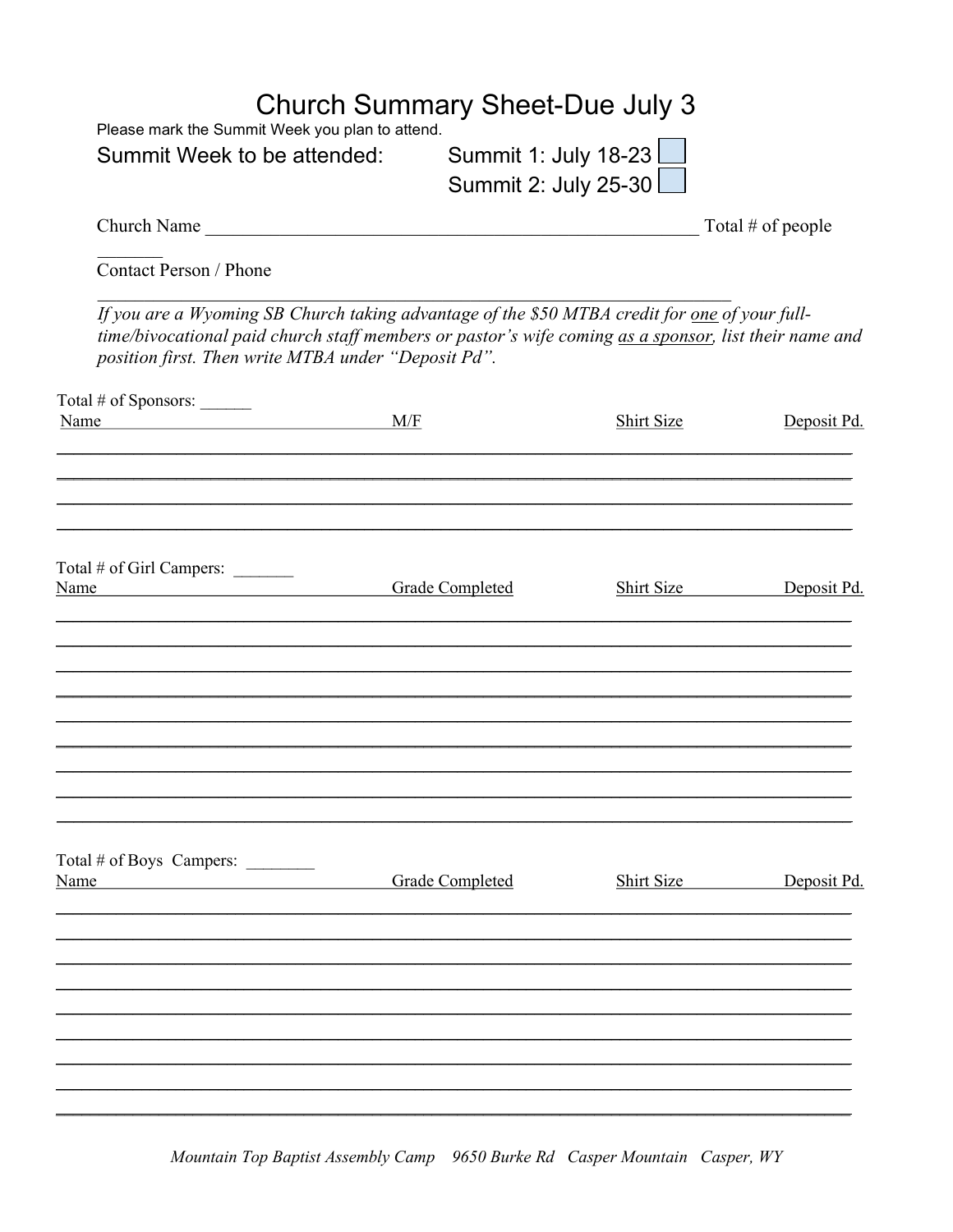#### Summit Camp 2022 Participant Form

| Church Name                                                                                                                                                                                                                                                                                                                                                                                                                                          |                         |                                   |     |
|------------------------------------------------------------------------------------------------------------------------------------------------------------------------------------------------------------------------------------------------------------------------------------------------------------------------------------------------------------------------------------------------------------------------------------------------------|-------------------------|-----------------------------------|-----|
| Church Contact Person                                                                                                                                                                                                                                                                                                                                                                                                                                |                         |                                   |     |
| Participant Name                                                                                                                                                                                                                                                                                                                                                                                                                                     |                         | Student/Adult Sponsor Male/Female |     |
|                                                                                                                                                                                                                                                                                                                                                                                                                                                      | School Grade Completed: |                                   |     |
|                                                                                                                                                                                                                                                                                                                                                                                                                                                      |                         |                                   |     |
| Address: <u>Street</u>                                                                                                                                                                                                                                                                                                                                                                                                                               | City                    | <b>State</b>                      | Zip |
|                                                                                                                                                                                                                                                                                                                                                                                                                                                      |                         |                                   |     |
|                                                                                                                                                                                                                                                                                                                                                                                                                                                      |                         |                                   |     |
|                                                                                                                                                                                                                                                                                                                                                                                                                                                      |                         |                                   |     |
| In case of an emergency, please contact: Name: Phone: Phone: Phone:                                                                                                                                                                                                                                                                                                                                                                                  |                         |                                   |     |
|                                                                                                                                                                                                                                                                                                                                                                                                                                                      |                         |                                   |     |
|                                                                                                                                                                                                                                                                                                                                                                                                                                                      | <b>MEDICAL PROFILE</b>  |                                   |     |
| Generally, participants health is (check one) ______ Excellent _______ Good ______ Fair _____ Poor (Please explain on<br>back) Current Medications (Prescribed or otherwise) _____________________________<br>Health Issues we need to be aware of<br>(Asthma, Sinusitis, Bronchitis, Diabetes, Upset Stomach, Ulcer, Dizziness, Kidney trouble, Heart trouble, etc.)<br>Special Dietary Needs or concerns:<br>Date of last Tetanus Immunization / / |                         |                                   |     |
|                                                                                                                                                                                                                                                                                                                                                                                                                                                      |                         |                                   |     |
|                                                                                                                                                                                                                                                                                                                                                                                                                                                      |                         |                                   |     |
| Subscriber Name<br>Cocupation<br>Cocupation<br>Cocupation<br>Cocupation<br>Cocupation<br>Cocupation<br>Cocupation<br>Cocupation<br>Cocupation<br>Cocupation<br>Cocupation<br>Cocupation<br>Cocupation<br>Cocupation<br>Cocupation<br>Cocupation<br>Cocupation<br>C                                                                                                                                                                                   |                         |                                   |     |

for all medical care prescribed by a duly licensed doctor of medicine for my child. I also understand that as a participant of this camp, my child may be photographed and/or videotaped during normal camp activities and events and that these photos/videos may be used in promotional materials. Finally, I, the undersigned, do hereby verify that the above information is correct and I do hereby release the MTBA camp and its directors, camp sponsors, or state conventions and their employees from any and all claims, demands, actions, or causes of action, suits, and liabilities arising out of attending this camp or while on MTBA property.

Complete and sign below ( participant under 18 years of age requires Parent / Legal Guardian signature )

| Participant's Signature:           | Date: |
|------------------------------------|-------|
| Parent / Legal Guardian Signature: | Date: |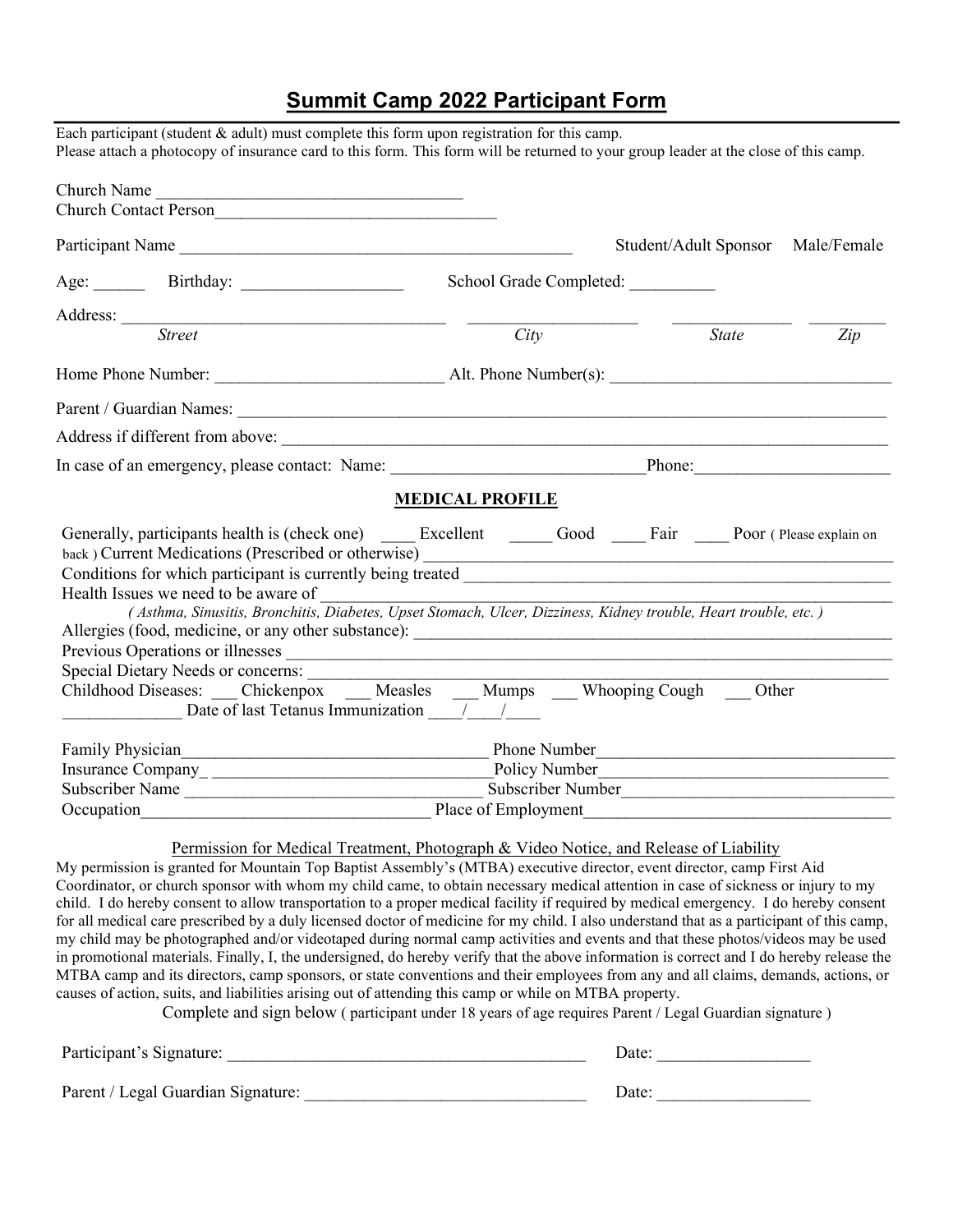#### What to Bring to Summit

- 1. Sleeping bag and pillow, or linens for a twin bed; towels, and all personal articles such as toothbrush, shampoo, etc... There is no store available to purchase personal care items. (For emergencies, contact the health care provider.)
- 2. Flashlight for use in the evenings and for travel to and from the bathhouse after dark.
- 3. Appropriate clothing (see Dress Code): Some "grubby" clothes and tennis shoes will be needed for chosen tract times or outdoor recreation. It is wise to bring a rain jacket, sweatshirts, and clothes for layering, as this is a mountain camp, and it can be quite chilly even in the summer. Bring enough clothes for the week, as laundry services are NOT available.
- 4. Bible, notepad, and pen.
- 5. Articles needed for participation in possible talent opportunities throughout the week, such as props, tape tracks, music, instruments and costumes.
- 6. Spending money—A missions offering will be taken during the week. A snack shop will be open at various times for purchases. Some track times may require a small additional cost. NOTE: Campers do NOT need to bring too much extra money, and may want sponsors to hold it for them until needed.
- 7. A camera/video camera (optional). MTBA is not responsible for lose or damage.

#### Some Things to Leave at Home

- 1. Alcohol, tobacco products, and illegal drugs. Appropriate action will be taken if these are found in anyone's possession.
- 2. Fireworks or matches
- 3. Weapons of any kind
- 4. Cell phones unless held by your church sponsor to be used by camper to call home at designated free times
- 5. Radios, portable TV's, I pods, etc… Tape or CD players may be brought for music during church group time, for practicing special music or talent shows. We appreciate the Group Leaders help with this.
- 6. Water guns, water balloons, shaving cream, etc. "Playful" use of such items is taken very seriously.
- 7. Skateboards, roller blades, and bicycles are not allowed at camp.

#### Dress Code…

Summit has a simple dress guideline for everyone: modest. Each adult sponsor has responsibility to ensure this guideline is communicated to students and is met while at camp. Although it is not the responsibility of the camp or team staff to monitor the dress code, the directors have final say about dress code issues.

All students and adults are asked to refrain from wearing any apparel displaying ads for or images of alcohol/tobacco products, immoral celebrity or music groups, or distasteful designs.

Modest shorts, dresses, slacks, and jeans are appropriate for worship. Students participating in on-stage activities during worship are asked to wear either long pants or a long dress.

Campers can only wear what they bring to camp. So, please communicate these guidelines to them prior to packing and leaving for the week.